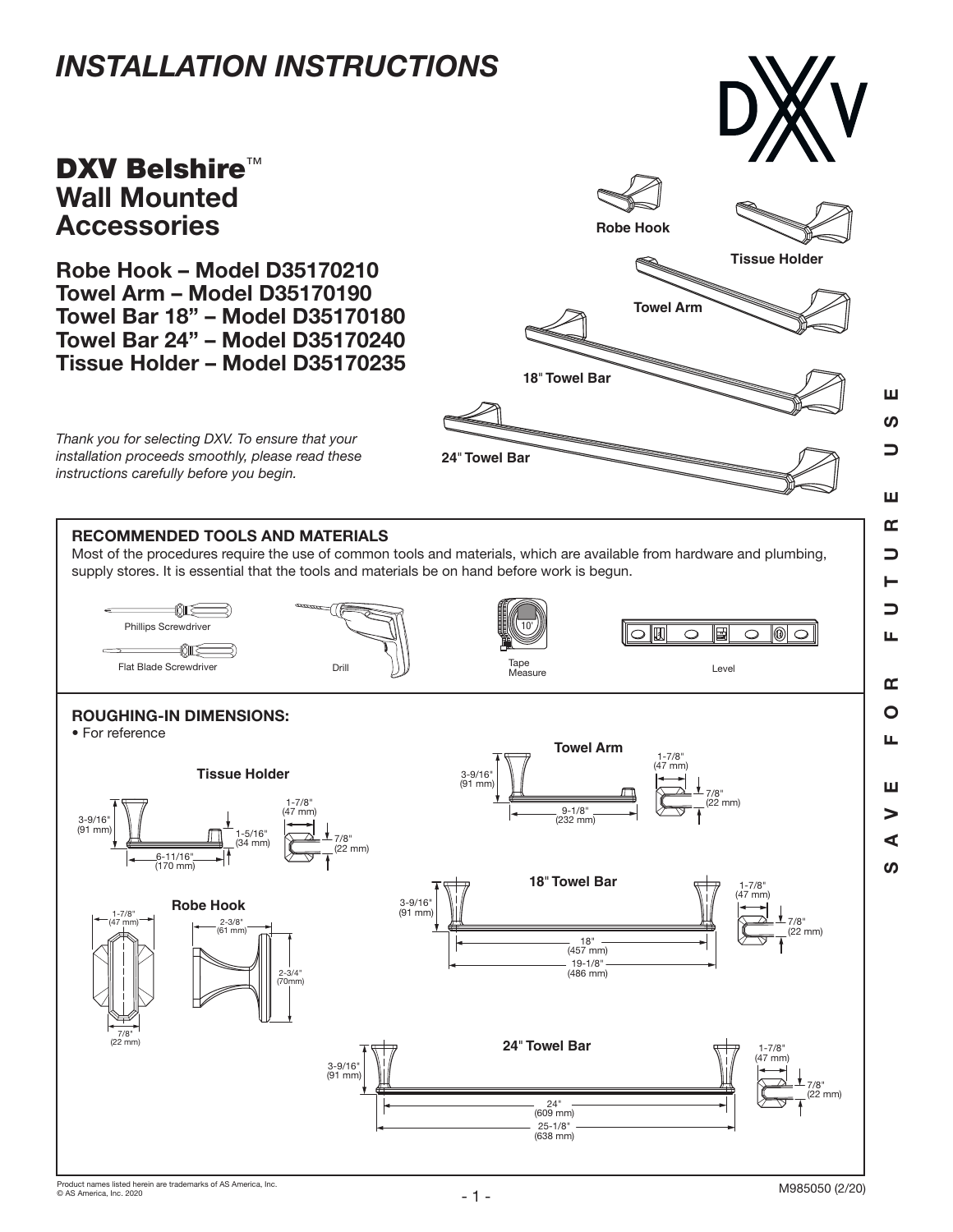#### 1 INSTALL WALL BRACKET

- The WALL MOUNTED ACCESSORIES (1) works best if secured to a wall stud or cross brace within the wall, using the SCREWS (2) supplied.
- If the WALL MOUNTED ACCESSORIES (1) are to be installed on a tile or plaster wall the ANCHORS (4) and SCREWS (2) should be used.
- Determine desired height and location (optional) and mark a center line. *IMPORTANT: The \*center line for the MOUNTING PLATE (3) must be level or the wall accessory will not mount level.* Using the MOUNTING PLATE (3) as a template mark the three spots for the ANCHORS (4). If MOUNTING PLATE (3) is secured to a stud or cross brace drill small pilot holes for SCREWS (2).
- *For installations on drywall or tiled walls:* Use ANCHORS (4) and SCREWS (2) for securing MOUNTING PLATE (3) to finished wall. Drill two 1/4" dia. holes a minimum of 1-3/4" deep. Insert the two ANCHORS (4) flush with face of the finished wall.
- Secure MOUNTING PLATE (3) to wall with SCREWS (2).

#### 2 INSTALL ACCESSORY

• Install WALL MOUNTED ACCESSORY (1) onto installed MOUNTING PLATE (3). Push WALL MOUNTED ACCESSORY (1) flush against finished wall and tighten SET SCREW (5) with HEX WRENCH (6) supplied with accessory.



#### 3 INSTALL TOWEL BAR

- See detail for the center to center dimension of TOWEL BARS (1). For installation of the MOUNTING PLATE see step 1.
- Note: The center line of MOUNTING PLATES (3) must be level.
- Install TOWEL BAR (1) onto installed MOUNTING PLATES (3). Push TOWEL BAR (1) flush against finished wall and tighten SET SCREWS (5) with HEX WRENCH (6) supplied with accessory to secure to wall.